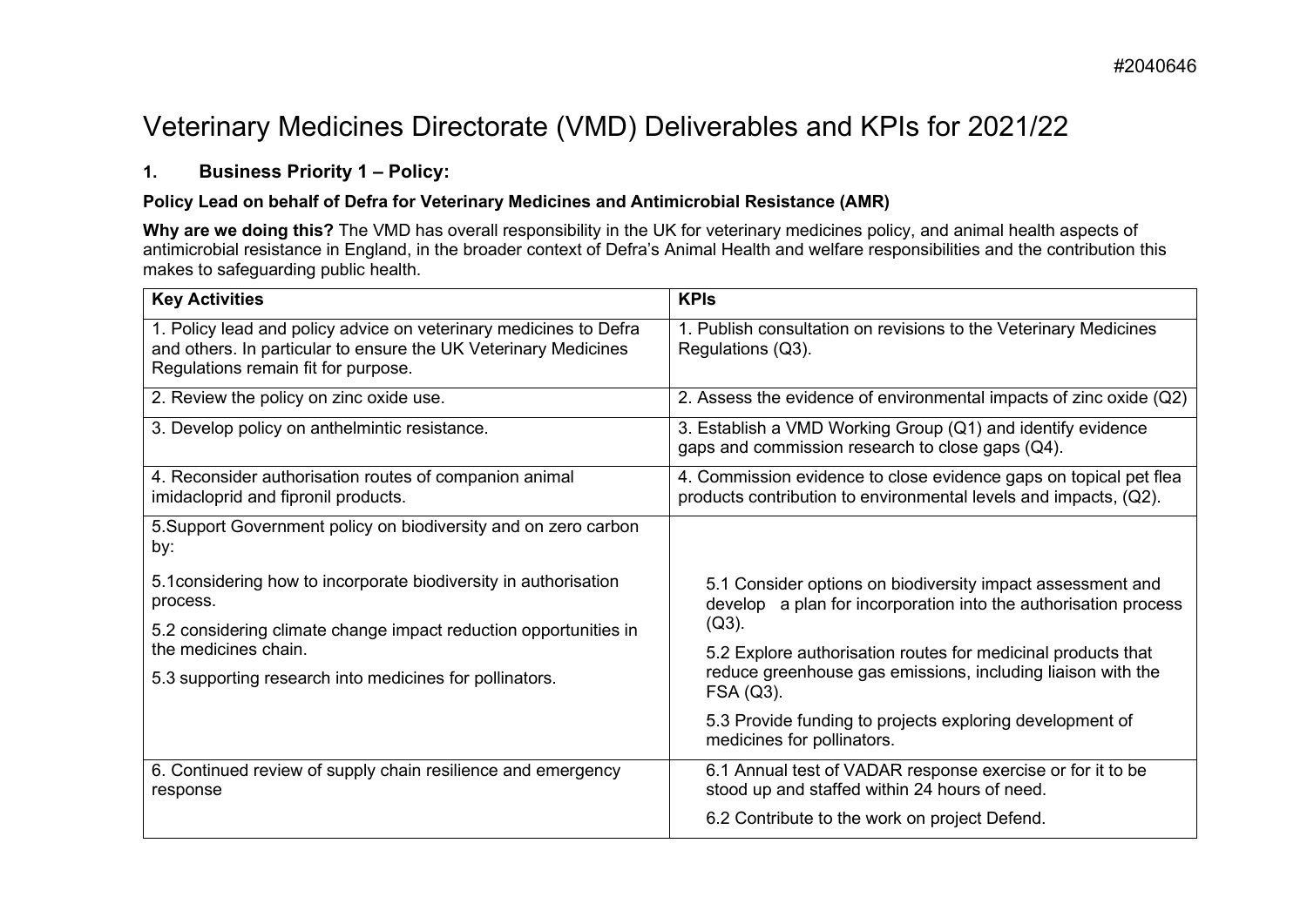## **2. Business Priority 2 – Delivering effective regulation as an independent trading nation and operationalisation of the Northern Ireland Protocol:**

**Why are we doing this?** The UK has left the EU. As a consequence, we need to ensure that animal medicines availability in the UK is not compromised and that the UK remains attractive to the pharmaceutical industry for marketing authorisations applications and complying with all post authorisation regulations.

| <b>Key Activities</b>                                                                                                                                                    | <b>KPIs</b>                                                                                                                                                                                                                                                                                                      |
|--------------------------------------------------------------------------------------------------------------------------------------------------------------------------|------------------------------------------------------------------------------------------------------------------------------------------------------------------------------------------------------------------------------------------------------------------------------------------------------------------|
| 1. Ensure preparedness for implementation of the revised EU<br>veterinary medicines regulations in Northern Ireland.                                                     | 1. Completed IT requirements (including testing and<br>communications) and prepare authorisation processes (Q3).                                                                                                                                                                                                 |
|                                                                                                                                                                          | 1.1 Maintain regular liaison meetings with DAERA, DOH and<br><b>DAFM</b>                                                                                                                                                                                                                                         |
|                                                                                                                                                                          | 1.2 Regular liaison and cooperation with the HPRA on<br>authorisation and other policy aspects as they relate to NI.                                                                                                                                                                                             |
| 2. Attain membership of international bodies and committees<br>relevant to medicines regulations.                                                                        | 2. Regain membership of VeDDRA, WGEO and VBRN and attain<br>membership of TATFAR (Q2).                                                                                                                                                                                                                           |
| 3. To work with other global regulatory jurisdictions to facilitate the<br>assessment of products and post authorisation regulations for our<br>respective marketplaces. | 3.1 Maintain monthly liaison meetings with the regulatory bodies<br>with responsibility for veterinary medicines in the USA, Australia,<br>Canada and New Zealand, establish at least one operational<br>network (Q3), and have processes in place to accept joint<br>marketing authorisation applications (Q4). |
|                                                                                                                                                                          | 3.2 Complete agreement with the FDA (USA) for mutual<br>recognition of GMP inspections (Q2)                                                                                                                                                                                                                      |
|                                                                                                                                                                          | 3.3 Establish a Memorandum of Understanding with at least two<br>medicines national competent authorities (Q3).                                                                                                                                                                                                  |
|                                                                                                                                                                          | 3.4 Participate in trade and technical co-operation negotiations to<br>secure agreements for collaborative working.                                                                                                                                                                                              |
| 4. Develop a working relationship with the committee that<br>coordinates mutual and decentralised authorisation processes in<br>the EU (CMDv)                            | 4. Establish regular liaison with CMDv chair, particularly for the<br>operation of authorisation procedures that include Northern Ireland<br>$(Q1)$ .                                                                                                                                                            |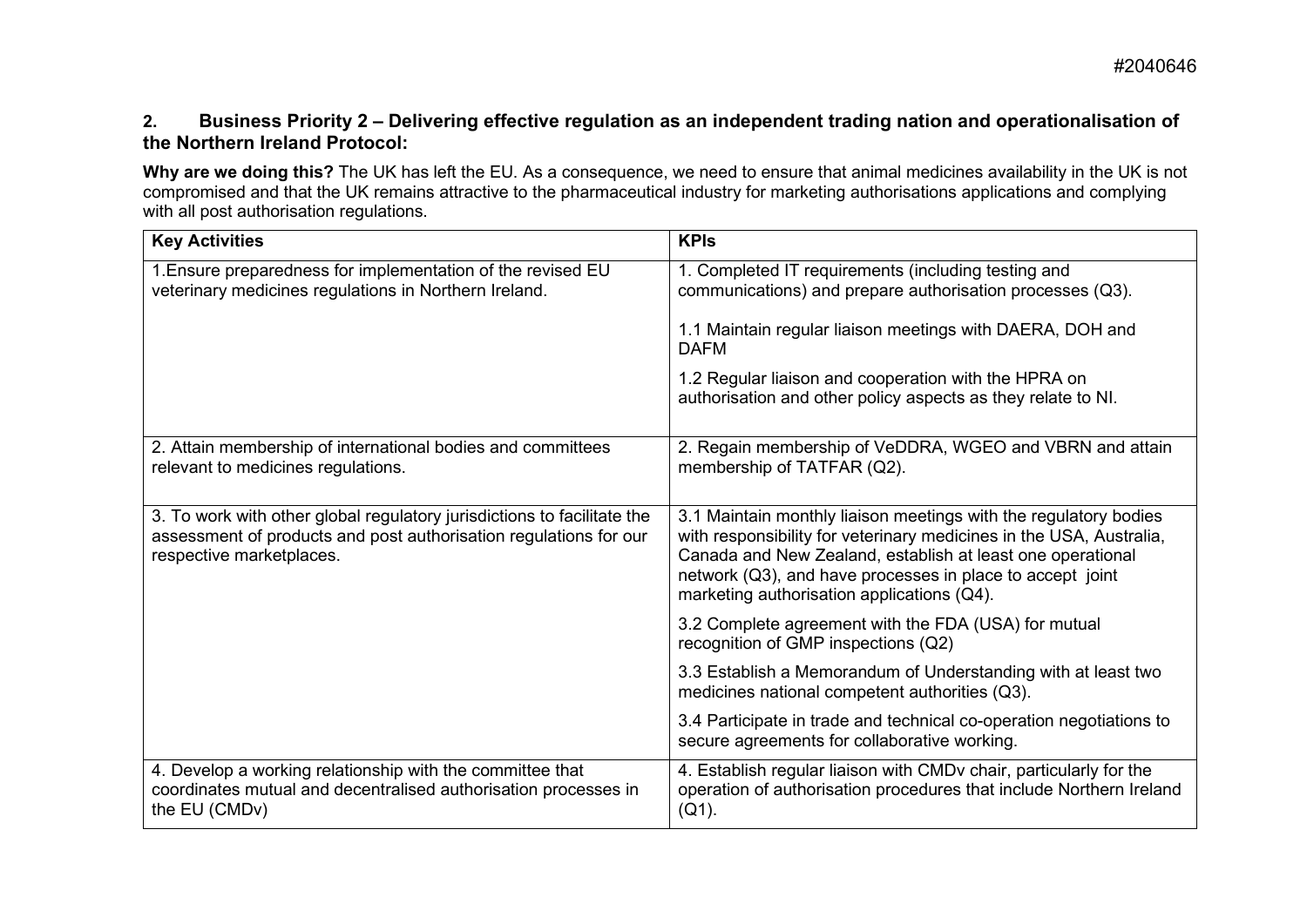# <span id="page-2-0"></span>**3. Business Priority 3 – Delivery of core regulatory services**

#### **A) Facilitate optimal availability and safe use of veterinary medicine**

**Why are we doing this?** We authorise veterinary medicines in the UK. Our work creates an environment that provides confidence and investment within the medicines industry and enables exports. It protects the food chain, human and animal health as well as the environment and biodiversity. It also ensures that unsafe medicines can be identified, and appropriate corrective action taken including, where appropriate, removal from the market.

| <b>Key Activities</b>                                                                                                                                                                                                                                                                                                                                                                                                                             | <b>KPIs</b>                                                                                                                                                                                                                                                                                            |
|---------------------------------------------------------------------------------------------------------------------------------------------------------------------------------------------------------------------------------------------------------------------------------------------------------------------------------------------------------------------------------------------------------------------------------------------------|--------------------------------------------------------------------------------------------------------------------------------------------------------------------------------------------------------------------------------------------------------------------------------------------------------|
| 1. Provide scientific assessment and assurance to meet legislative<br>requirements to ensure the benefits of authorised medicines<br>outweigh potential risks to human, animal and environmental<br>safety, and protects biodiversity                                                                                                                                                                                                             | 1.1 Monthly reporting against all Published Standards which set out<br>the timelines and performance indicators for a range of key<br>functions <sup>1</sup> . Overall performance against published standards to be<br>at or above the effective level (≥92% of performance indicators<br>met) $(Q4)$ |
|                                                                                                                                                                                                                                                                                                                                                                                                                                                   | 1.2 Formalise and publish a regulatory science strategy and plans<br>to operationalise the strategy (Q3).                                                                                                                                                                                              |
| 2. Ensure the quality of veterinary medicines and feedingstuffs<br>containing prescribed veterinary medicines/specified feed additives<br>by conducting risk-based inspections of manufacturers, distributors,<br>retailers, and feed businesses. Deliver this work efficiently,<br>including where possible through cooperation agreements with<br>other regulators and through earned recognition of appropriate<br>industry assurance schemes. | 2. To review the requirements of vet practice inspections and<br>identify improved approaches to securing required assurance (Q2).                                                                                                                                                                     |
| 3. Monitor adverse events from pharmacovigilance (PhV) data,<br>identify emerging trends or signals. Encourage the reporting of<br>adverse events.                                                                                                                                                                                                                                                                                                | 3. Report PhV findings to the Veterinary Products Committee and<br>publish findings. Take proportionate action.                                                                                                                                                                                        |
| 4. Facilitate the availability of medicines to treat animals or prevent<br>disease outbreaks, provide advice on the use and availability of<br>veterinary medicines for controlling or preventing national disease<br>outbreaks, including endemic, new and emerging diseases.                                                                                                                                                                    | 4.1 Meet the assessment and issuing of import certificates as<br>detailed within the published standards.<br>4.2 Report on availability issues and import patterns to the<br>Veterinary Products Committee at each of its meetings.                                                                    |

<sup>1</sup> Performance indicators for the main types of marketing authorisation application work, some inspection work, the recording and assessment of pharmacovigilance data, and the publication of summary of product characteristics (SPC) and public assessment reports.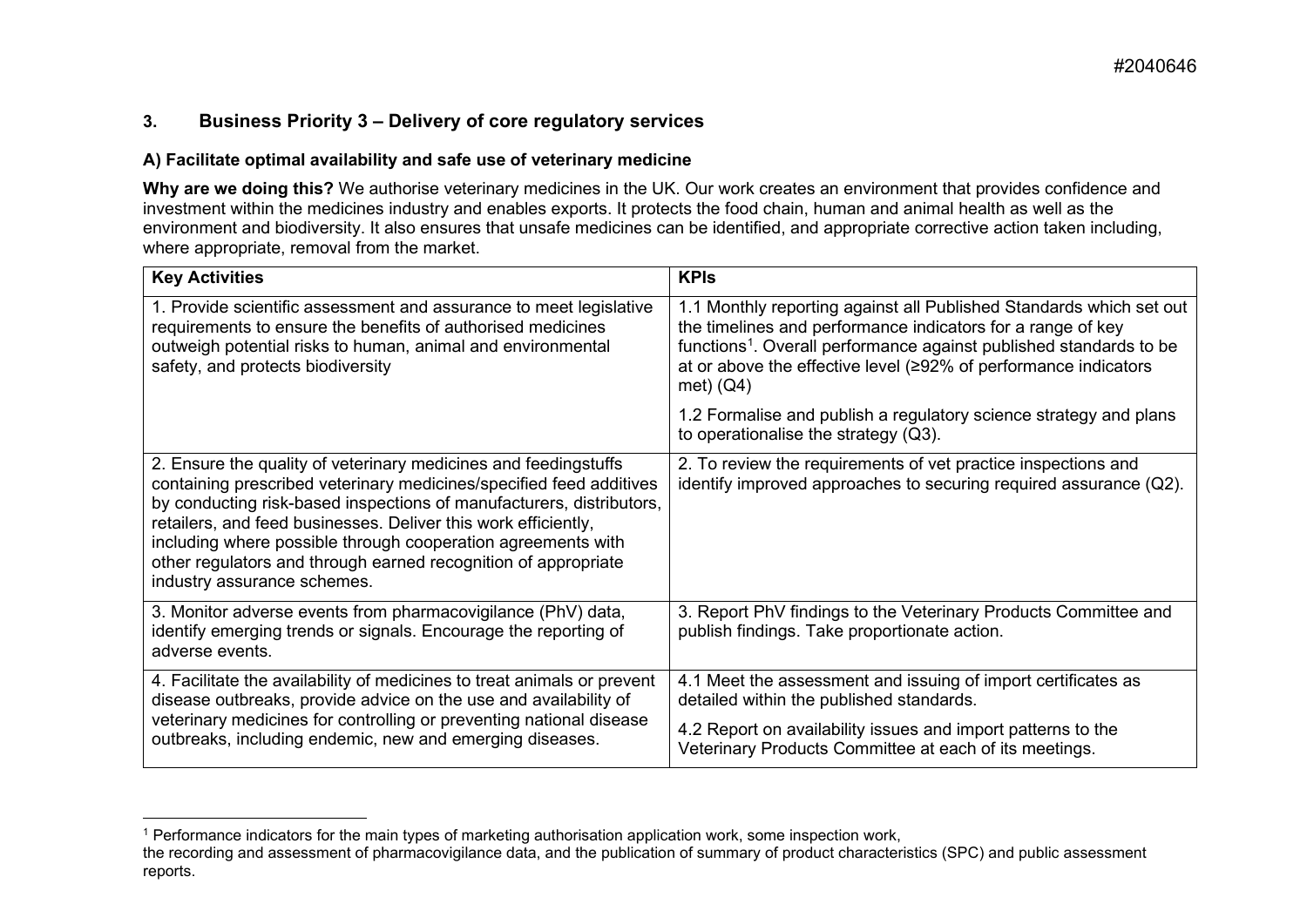|                                                                                                                                       | 4.3 Enhance MAH reporting and wholesale dealer intelligence of<br>availability and inform others as required (Q2).   |
|---------------------------------------------------------------------------------------------------------------------------------------|----------------------------------------------------------------------------------------------------------------------|
|                                                                                                                                       | 4.4 Work with the pharmaceutical industry to develop resilience<br>within the supply chain (Q2).                     |
| 5. Respond to Product Defect and Rapid Alert Notifications.<br>Evaluate risk, issue advice and recommend action where<br>appropriate. | 5. Respond to 'High risk' product defect reports within five<br>working days and all others within ten working days. |
| 6. Maintain an emergency response capability for reduced<br>medicines availability and for disease outbreak response.                 | 6. Annual test of our emergency response capability (Q4).                                                            |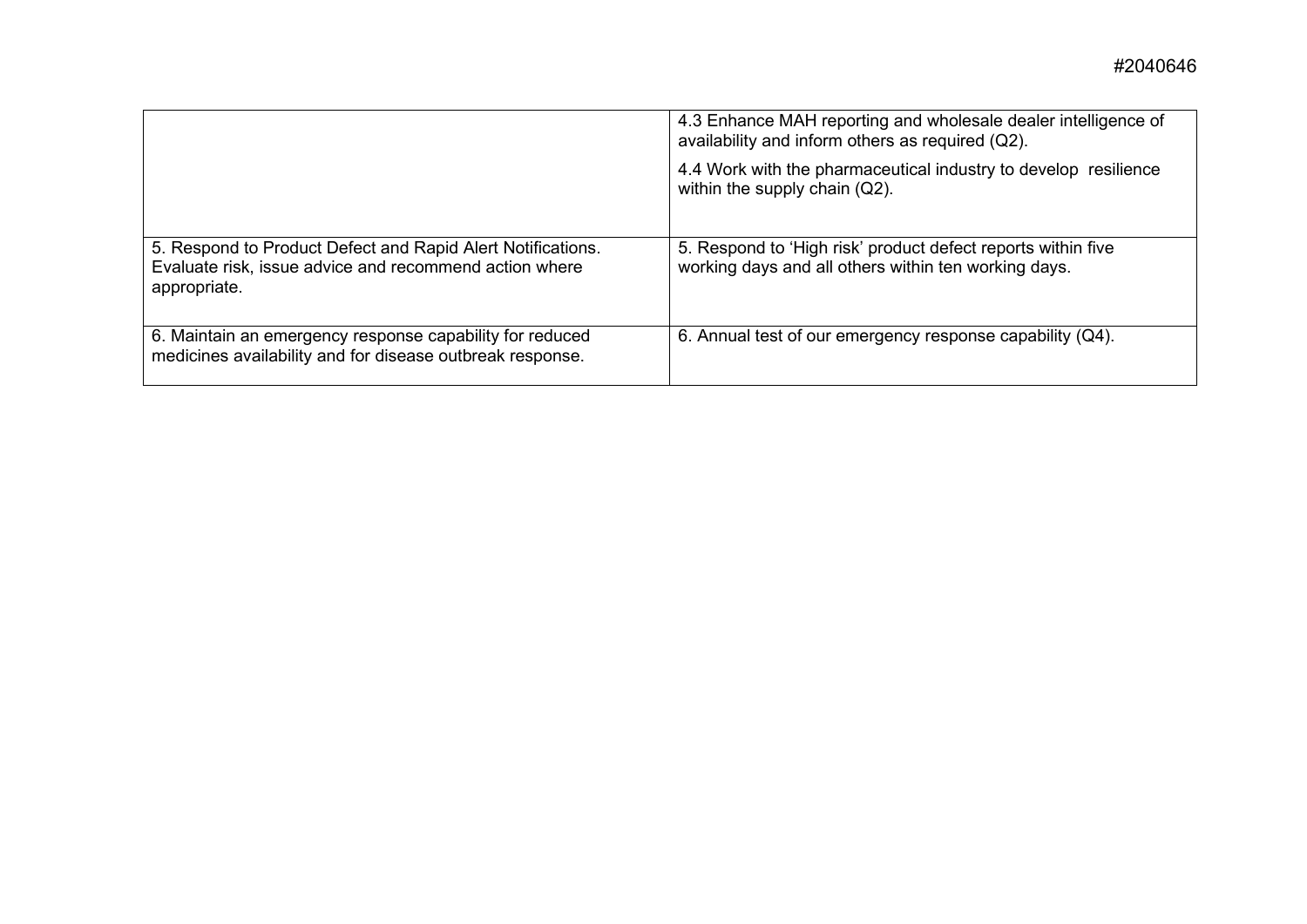#### <span id="page-4-1"></span><span id="page-4-0"></span>**B) Surveillance, research and enforcement activities that influence the responsible, safe and effective use of veterinary medicines in the UK and protection from medicines residues in food**

Why are we doing this? To detect unsafe products or activities and to take corrective action to ensure confidence in veterinary medicines, assist competitiveness, aid consumer confidence, assist with safety and help to ensure medicines, in particular antibiotics, are used responsibly to maintain effectiveness.

| <b>Key Activities</b>                                                                                                                                                                                                               | <b>KPIs</b>                                                                                                                                                                                                                                                                          |
|-------------------------------------------------------------------------------------------------------------------------------------------------------------------------------------------------------------------------------------|--------------------------------------------------------------------------------------------------------------------------------------------------------------------------------------------------------------------------------------------------------------------------------------|
| 1. Deliver an efficient surveillance programme for residues of<br>veterinary medicines and unauthorised substances in UK food of<br>animal origin to fulfil our statutory obligations.                                              | 1. Residues surveillance plan for 2021 delivered and results<br>published (Q4); Residues surveillance programme for 2022 agreed<br>(Q3); and publish summary results on a two-monthly basis.                                                                                         |
| 2. Support the Defra UK Office SPS Trade Assurance (OSPSTA)<br>for visits to third countries for assurance on control of medicines<br>residues in food, and for hosting third country visits to the UK for<br>reciprocal assurance. | 2. Establish resource to fulfil the function and agree an SLA with<br>the UKOSPSTA (Q1)                                                                                                                                                                                              |
| 3. Contribute to the animal health specific aspects of the cross-<br>government 20-year AMR vision <sup>2</sup> and 5 year AMR action plan <sup>3</sup> .                                                                           | 3. Milestones and deliverables led by the VMD in the UK 5 year<br>AMR national action plan achieved, namely:<br>Implement a new veterinary pathogen surveillance<br>programme $(Q1)$ .<br>Annual report on antibiotic sales and antibacterial<br>susceptibility data published (Q3). |
| 4. Investigate and deal with breaches of the Veterinary Medicines<br>Regulations.                                                                                                                                                   | 4. Publish summary data including cases handled, internet listings<br>removed, enforcement notices served, and outcomes of successful<br>prosecutions on a quarterly basis.                                                                                                          |

<sup>2</sup> <https://www.gov.uk/government/publications/uk-20-year-vision-for-antimicrobial-resistance>

<sup>3</sup> [https://www.gov.uk/government/publications/uk-5-year-action-plan-for-antimicrobial-resistance-](https://www.gov.uk/government/publications/uk-5-year-action-plan-for-antimicrobial-resistance-2019-to-2024)2019-to-2024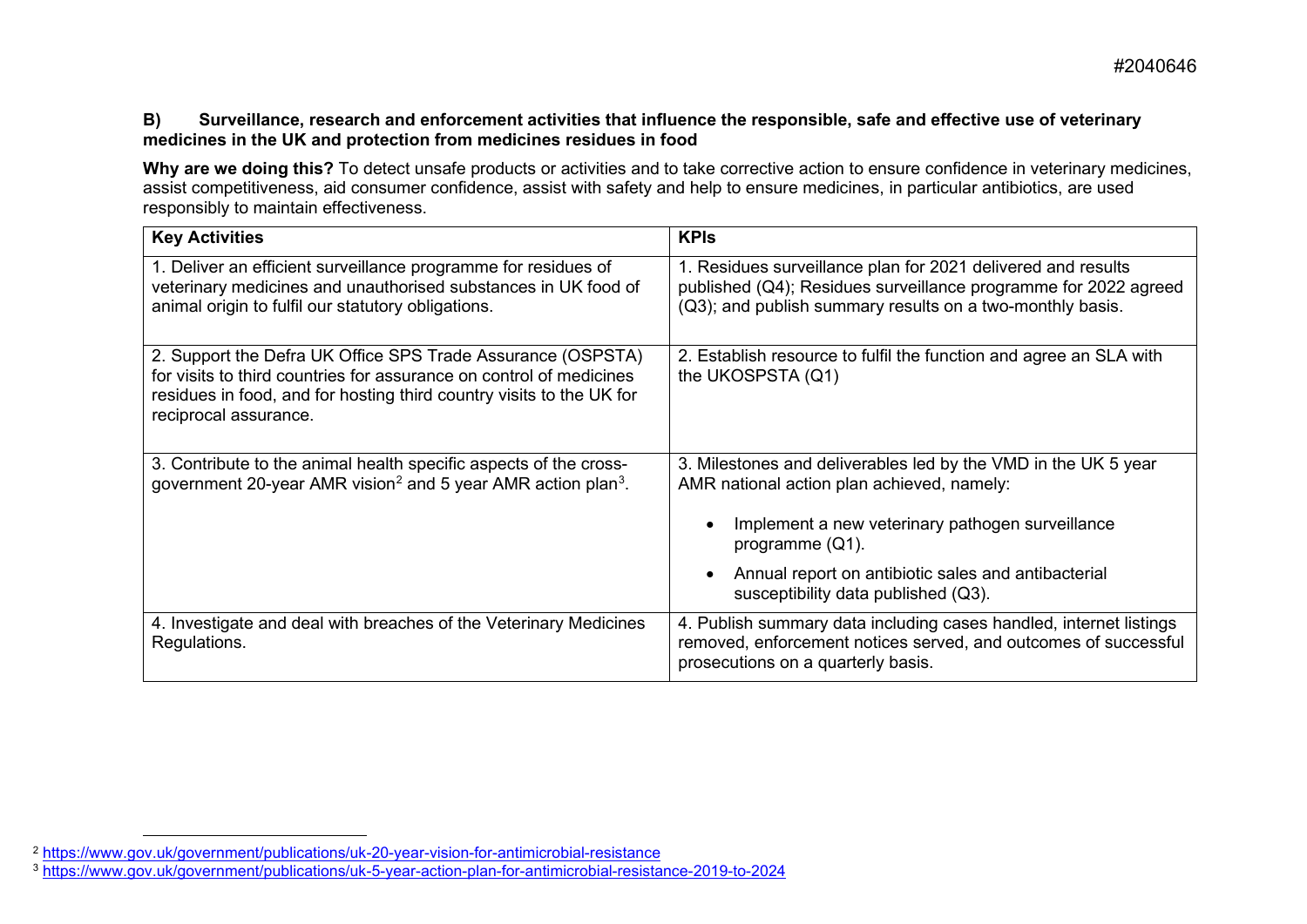# **C) Effective customer and stakeholder engagement**

**Why are we doing this?** To raise awareness of the work of the VMD and why it is important that veterinary medicines are properly regulated and used. To enable effective feedback on our work. To enable maximum utilisation of VMD datasets.

| <b>Key Activities</b>                                                                                                                                                                                                                                                                                                    | <b>KPIs</b>                                                                                                                                                                                                                                                                                              |
|--------------------------------------------------------------------------------------------------------------------------------------------------------------------------------------------------------------------------------------------------------------------------------------------------------------------------|----------------------------------------------------------------------------------------------------------------------------------------------------------------------------------------------------------------------------------------------------------------------------------------------------------|
| 1. Develop a new Communications and Stakeholder Engagement<br>Strategy                                                                                                                                                                                                                                                   | 1.1 Complete $(Q1)$ .                                                                                                                                                                                                                                                                                    |
|                                                                                                                                                                                                                                                                                                                          | Successful delivery of 90% of 2021/22 priorities as set out in Action<br>Plans under the Strategy                                                                                                                                                                                                        |
|                                                                                                                                                                                                                                                                                                                          | 1.2 Establish a network of social media champions in the VMD to<br>increase VMD social media impact by achieving:                                                                                                                                                                                        |
|                                                                                                                                                                                                                                                                                                                          | 1.3 10-15% increase in VMD followers on Twitter, Facebook and<br>Linked In                                                                                                                                                                                                                               |
|                                                                                                                                                                                                                                                                                                                          | 1.4 10-15% increase in posts on social media                                                                                                                                                                                                                                                             |
|                                                                                                                                                                                                                                                                                                                          | 1.5 90% of feedback from Company meetings and open days and<br>other stakeholder engagement activities give the VMD a positive<br>rating e.g. for company meetings, at least 4 out of 5.                                                                                                                 |
| 2. Engage and communicate effectively and pro-actively with main<br>customer groups (industry, vets, farmers and pet owners) and<br>stakeholders (Other Government Departments, Devolved<br>Administrations, professional bodies e.g. BVA) in line with the<br>VMD's Communications and Stakeholder Engagement strategy. | 2.1 Fewer than ten negative feedback comments received on the<br>accuracy and completeness of VMD's GOV.UK material. Ensure<br>all new material meets accessibility standards.<br>2.2 At least quarterly liaison with NOAH and with other<br>stakeholders in line with the VMD's communications strategy |
| 3. Respond to requests under access to information legislation in<br>accordance with statutory guidelines.                                                                                                                                                                                                               | 3. Access to information requests: at least 95% cases responded to<br>on time.                                                                                                                                                                                                                           |
| 4. Make VMD datasets publicly available unless commercial in<br>confidence or risk of breach of data protection.                                                                                                                                                                                                         | 4. Continue to publish VMD datasets on the product information<br>database and on data.gov.uk.                                                                                                                                                                                                           |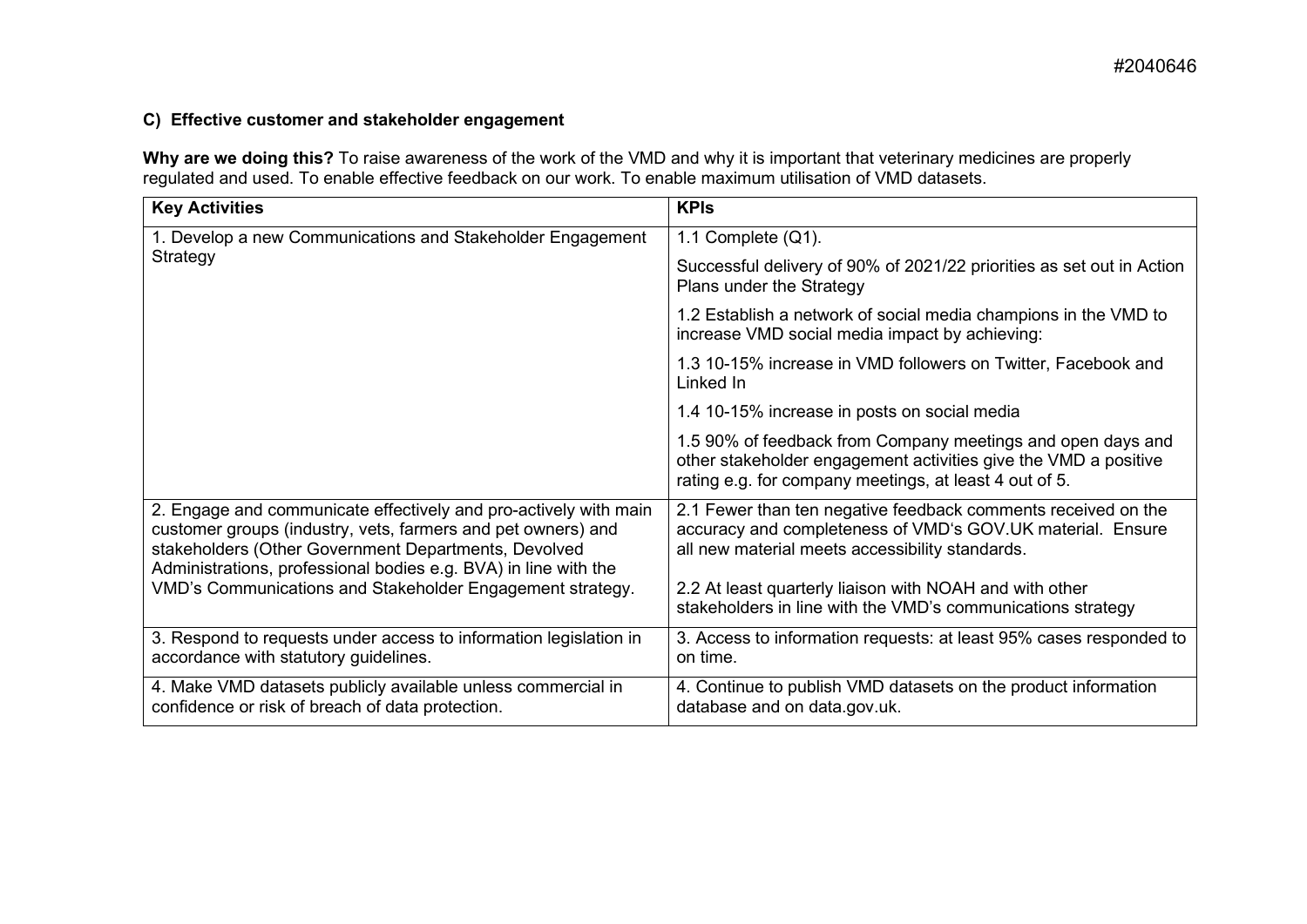### **4. Business Priority 4 - To support the capacity building efforts of international regulatory authorities to ensure high quality veterinary medicines that are used safely and effectively to protect human and animal health and the environment**

Why are we doing this? There is increasing international recognition of the importance of regulation of veterinary medicines driven by a combination of interest in stewardship and appropriate use of antibiotics as well as development of livestock business for low and middleincome countries. UK international action is expected to support the cross-government 20 year antimicrobial resistance (AMR) vision and 5 year AMR national action plan, and the UN Sustainable Development Goals. The expertise of the VMD to support capacity development is recognised by our designation (together with our partner agencies APHA and CEFAS) as an FAO AMR Reference Centre. Nongovernment funding is available to be accessed.

| <b>Key Activities</b>                                                                                                                                                                                             | <b>KPIs</b>                                                                                                                                                                                                                                                                                                         |
|-------------------------------------------------------------------------------------------------------------------------------------------------------------------------------------------------------------------|---------------------------------------------------------------------------------------------------------------------------------------------------------------------------------------------------------------------------------------------------------------------------------------------------------------------|
| 1. Deliver phase 2 of the Bill & Melinda Gates Foundation project to<br>engage regional and national stakeholders in a regional<br>harmonisation approach to improve medicines regulation in Sub<br>Sahara Africa | 1. Objectives and activities set out in the project initiation<br>document, and/or if subsequently mutually amended, are achieved.<br>Global directory of vet med regulators (Q1); draft benchmarking<br>tool (Q2); harmonised marketing application form and common<br>electronic submission portal criteria (Q4). |
| 2. Develop a tailored curriculum of regulatory, policy and<br>surveillance training activities for external candidates.                                                                                           | 2. Three countries participate in VMD e-learning (Q4)                                                                                                                                                                                                                                                               |
| 3. Provide international scientific and technical capability,<br>governance and policy and regulatory expertise and support<br>relating to antimicrobial resistance and use internationally.                      | 3.1 Support the development of regulatory capability and<br>resistance and use surveillance capability and capacity in five<br>lower/middle income countries.                                                                                                                                                       |
|                                                                                                                                                                                                                   | 3.2 Establish in the UK a One-Health UK AMR Reference<br>collaborative by coordinated governance of the UK based FAO,<br>WHO and OIE reference centres for AMR (Q3).                                                                                                                                                |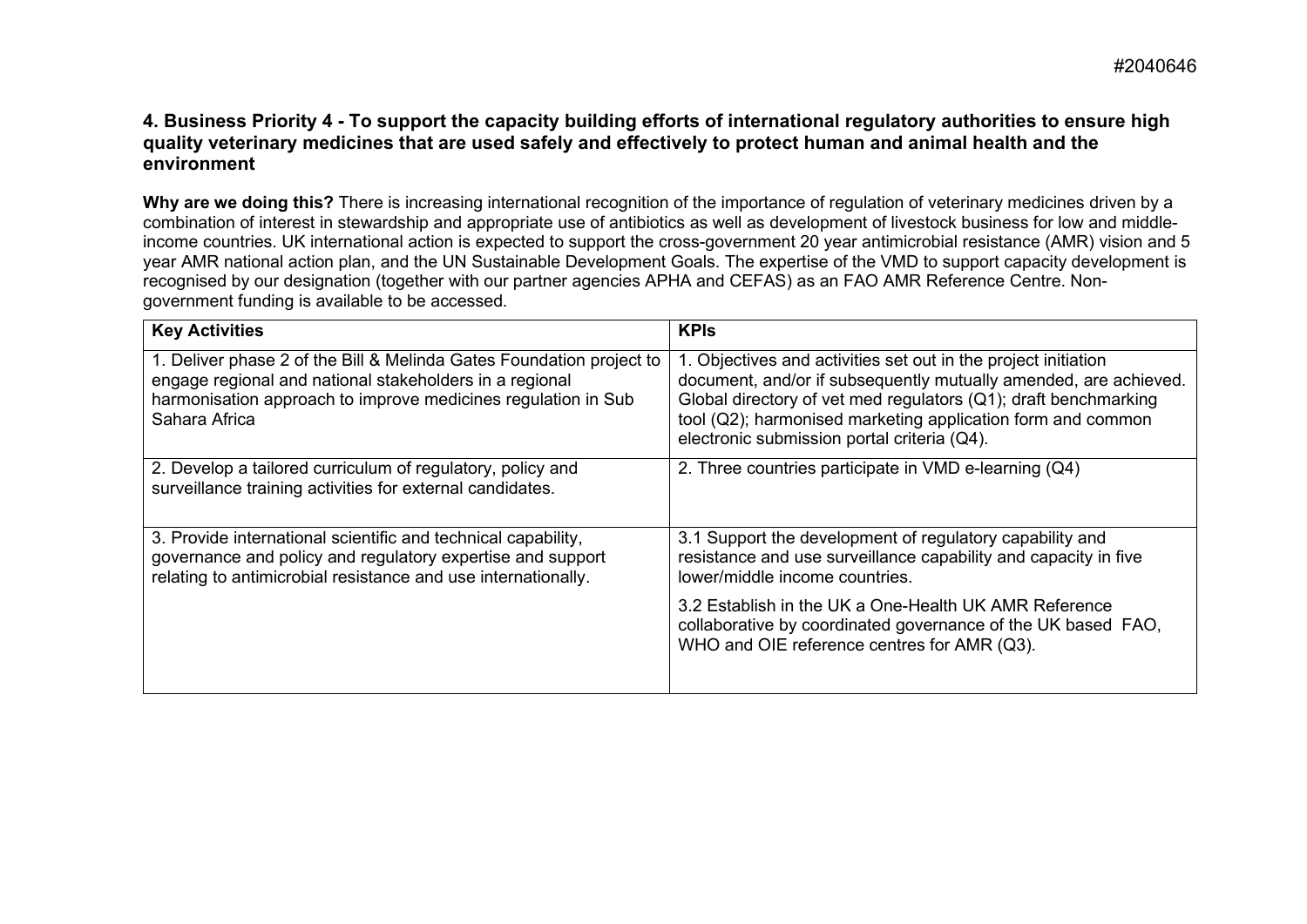# **5. Business Priority 5 – Capacity and Capability:**

#### **To ensure funding streams are used efficiently to maintain capability and capacity to deliver business objectives in a sustainable and environmentally friendly way**

**Why are we doing this?** To enable the VMD to deliver its business objectives by maintaining staffing and other support structures at a level that ensures the business remains fit for purpose. Through risk management we aim to identify and respond to issues that could adversely affect the business. We seek continuous improvement to enable us to meet current and future business needs and to ensure we remain competitive alongside other National Competent Authorities.

| <b>Key Activities</b>                                                                                                                                                                                                                                                   | <b>KPIs</b>                                                                                                                                                                                                                                                         |
|-------------------------------------------------------------------------------------------------------------------------------------------------------------------------------------------------------------------------------------------------------------------------|---------------------------------------------------------------------------------------------------------------------------------------------------------------------------------------------------------------------------------------------------------------------|
| 1. Business support functions delivered to agreed timelines and/or                                                                                                                                                                                                      | 1.1 Internal Audit opinion to be "moderate" or better.                                                                                                                                                                                                              |
| internally published standards.                                                                                                                                                                                                                                         | 1.2 External Audit assurance to report an 'unqualified' opinion.                                                                                                                                                                                                    |
| 2. Implement the VMD's ICT strategy according to priorities set by                                                                                                                                                                                                      | 2.1 Delivery of 90% of targets set out in the IT strategy.                                                                                                                                                                                                          |
| the VMD's IT, and the redevelopment of legacy systems<br>Programme Board.                                                                                                                                                                                               | 2.2 To achieve at least 95% uptime for VMD's IT systems.                                                                                                                                                                                                            |
|                                                                                                                                                                                                                                                                         | 2.3 Develop and implement a new system for pharmacovigilance<br>reporting (Q3).                                                                                                                                                                                     |
| 3. Ensure that risks are actively identified, escalated and managed<br>and that actions are recorded in the VMD's Risk Register and<br>reviewed on a quarterly basis by the VMD's Audit and Risk<br>Assurance Committee, and key risks at Management Board<br>meetings. | 3. No serious risks on risk register materialise.                                                                                                                                                                                                                   |
| 4. To continue to develop and improve the VMD's Quality<br>Management System in line with the needs of the business and the<br>requirements of the ISO 9001 standard.                                                                                                   | 4. To maintain business certification against ISO 9001 and ISO<br>27001 by end Q3 2021.                                                                                                                                                                             |
| 5. Maintain a well-trained, motivated and content workforce.                                                                                                                                                                                                            | 5.1 Maintain a top quartile staff engagement score in the 2021 Civil<br>Service People Survey.                                                                                                                                                                      |
|                                                                                                                                                                                                                                                                         | 5.2 Training days per FTE to be at least 5 days per year.                                                                                                                                                                                                           |
|                                                                                                                                                                                                                                                                         | 5.3 Sickness absence – to maintain in 2021/22 the low number of<br>days lost per full-time equivalent (FTE) for short-term sickness and<br>to perform well compared to Defra and wider public sector<br>benchmarks for equivalent periods. (see footnote to table). |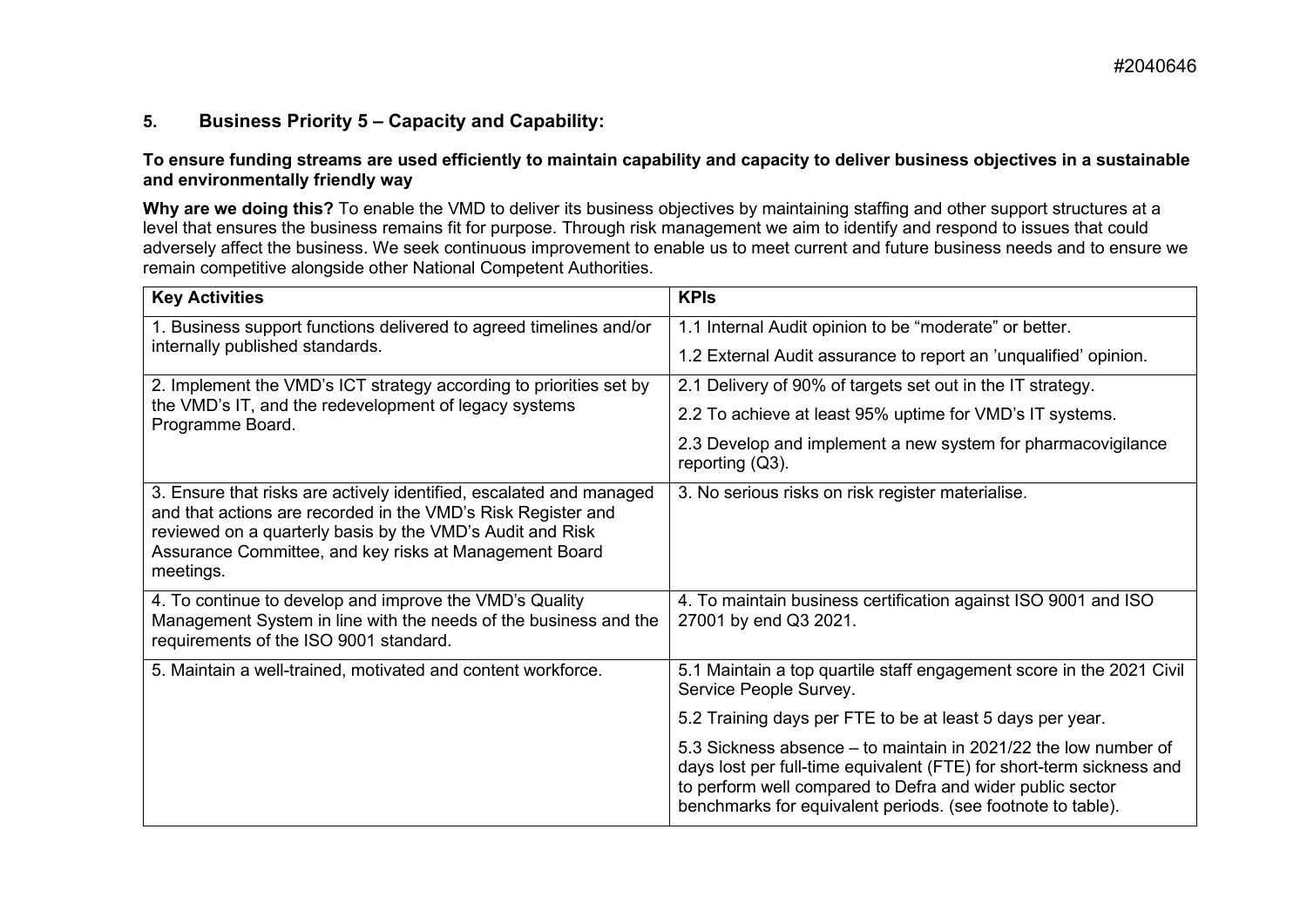| 5.4 To prepare for possible changed working patterns (home/office)<br>and practices following easement of covid-19 restrictions and |
|-------------------------------------------------------------------------------------------------------------------------------------|
| further embed well-being support (Q2).                                                                                              |

**Footnote:** We are working to reduce the days lost through absences where the causes can be managed by the individual or through reasonable adjustments in line with the Defra Sickness Absence Management Policy. For this indicator we will differentiate and report on the progress made on both incidental absences and those resulting from serious long term diagnosed illnesses and injuries.